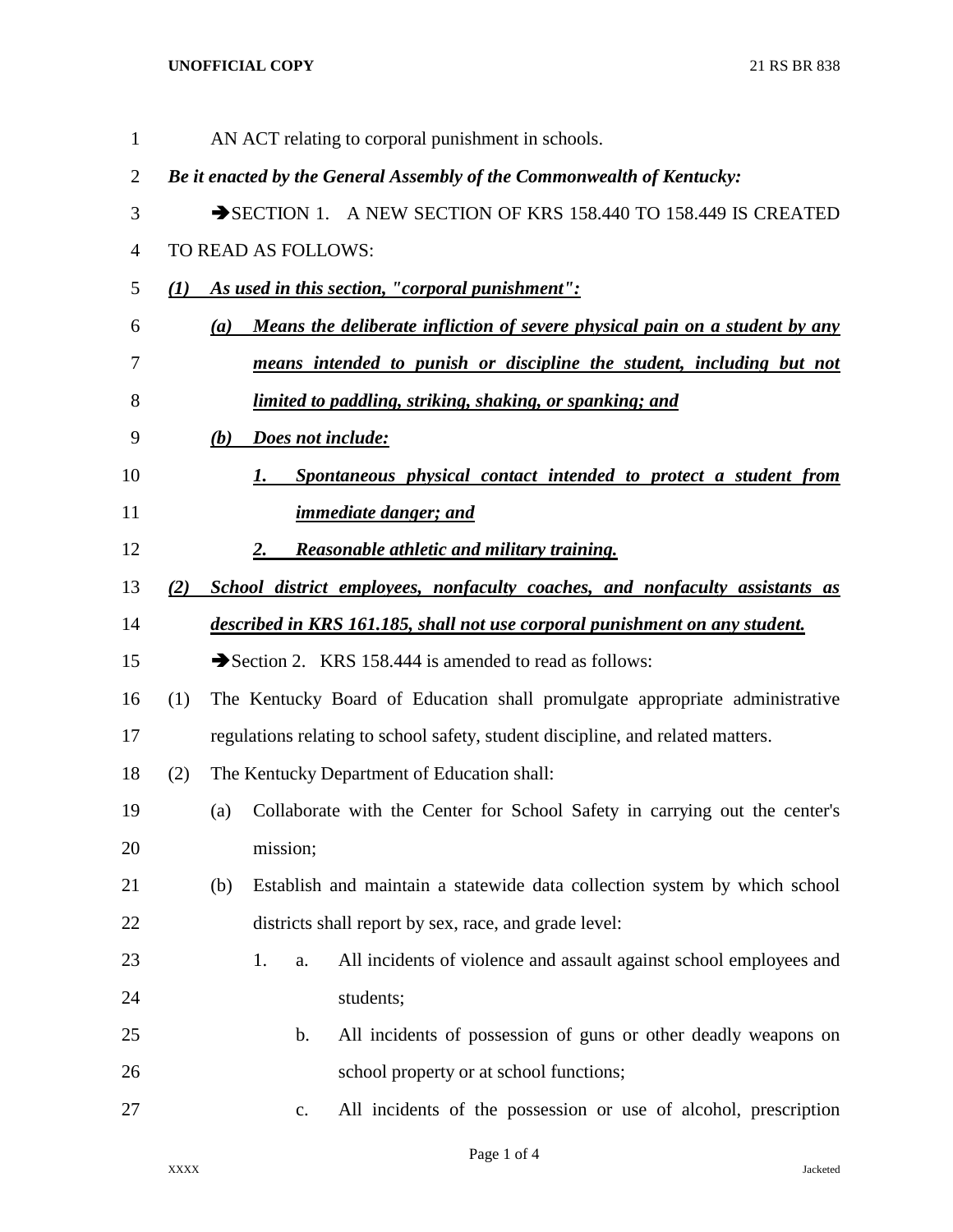| 1              |     | drugs, or controlled substances on school property or at school                          |  |  |  |  |  |  |
|----------------|-----|------------------------------------------------------------------------------------------|--|--|--|--|--|--|
| $\overline{2}$ |     | functions; and                                                                           |  |  |  |  |  |  |
| 3              |     | d.<br>All incidents in which a student has been disciplined by the school                |  |  |  |  |  |  |
| 4              |     | for a serious incident, including the nature of the discipline, or                       |  |  |  |  |  |  |
| 5              |     | charged criminally for conduct constituting a violation of any                           |  |  |  |  |  |  |
| 6              |     | offense specified in KRS Chapter 508; KRS 525.070 occurring on                           |  |  |  |  |  |  |
| 7              |     | school premises, on school-sponsored transportation, or at school                        |  |  |  |  |  |  |
| 8              |     | functions; or KRS 525.080;                                                               |  |  |  |  |  |  |
| 9              |     | 2.<br>The number of arrests, the charges, and whether civil damages were                 |  |  |  |  |  |  |
| 10             |     | pursued by the injured party;                                                            |  |  |  |  |  |  |
| 11             |     | 3.<br>number of suspensions <b>and</b> [,] expulsions [, and corporal<br>The             |  |  |  |  |  |  |
| 12             |     | punishments]; and                                                                        |  |  |  |  |  |  |
| 13             |     | Data required during the assessment process under KRS 158.445; and<br>4.                 |  |  |  |  |  |  |
| 14             |     | Provide all data collected relating to this subsection to the Center for School<br>(c)   |  |  |  |  |  |  |
| 15             |     | Safety according to timelines established by the center.                                 |  |  |  |  |  |  |
| 16             | (3) | The Department of Education shall provide the Office of Education Accountability         |  |  |  |  |  |  |
| 17             |     | and the Education Assessment and Accountability Review Subcommittee with an              |  |  |  |  |  |  |
| 18             |     | annual statistical report of the number and types of incidents reported under            |  |  |  |  |  |  |
| 19             |     | subsection $(2)(b)$ of this section. The report shall include all monthly data and       |  |  |  |  |  |  |
| 20             |     | cumulative data for each reporting year. Reportable incidents shall be grouped in        |  |  |  |  |  |  |
| 21             |     | the report in the same manner that the reportable incidents are grouped in               |  |  |  |  |  |  |
| 22             |     | subsection $(2)(b)1$ . of this section. Data in the report shall be sorted by individual |  |  |  |  |  |  |
| 23             |     | school district, then by individual schools within that district, and then by individual |  |  |  |  |  |  |
| 24             |     | grades within each school. The report shall not contain information personally           |  |  |  |  |  |  |
| 25             |     | identifying any student. The reporting period shall be for an academic year, and         |  |  |  |  |  |  |
| 26             |     | shall be delivered no later than August 31 of each year.                                 |  |  |  |  |  |  |
| 27             | (4) | All personally identifiable student data collected pursuant to subsection $(2)(b)$ of    |  |  |  |  |  |  |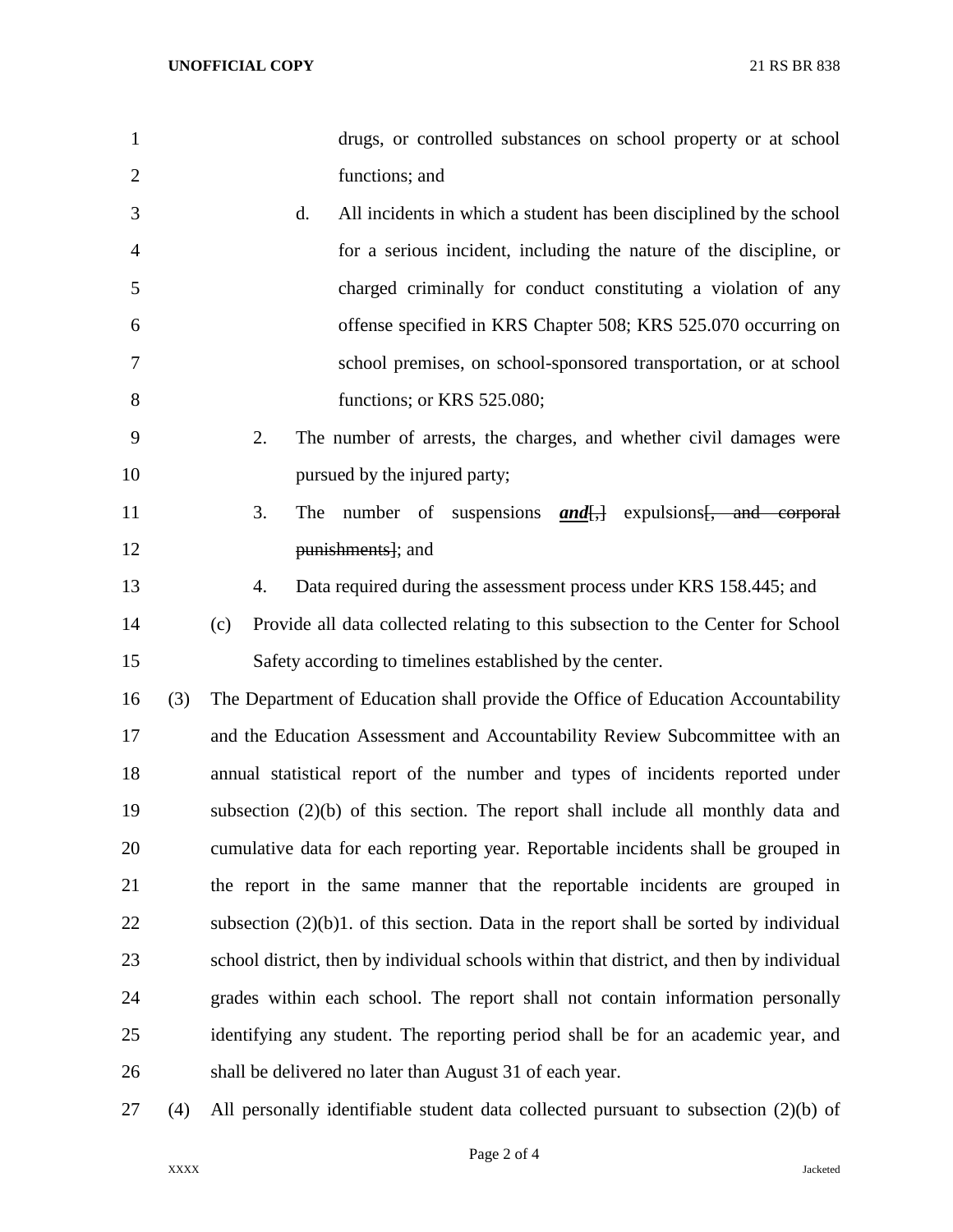this section shall be subject to the confidentiality provisions of the Kentucky Family Education Rights and Privacy Act, KRS 160.700 to 160.730, and to the federal Family Educational Rights and Privacy Act, 20 U.S.C. sec. 1232g, and its implementing regulations.

 (5) Parents, legal guardians, or other persons exercising custodial control or supervision shall have the right to inspect or challenge the personally identifiable student records as permitted under the Kentucky Family Education Rights and Privacy Act and the federal Family Educational Rights and Privacy Act and implementing regulations.

## (6) Data collected under this section on an individual student committing an incident reportable under subsection (2)(b)1. of this section shall be placed in the student's disciplinary record.

13 Section 3. KRS 503.110 is amended to read as follows:

 (1) The use of physical force by a defendant upon another person is justifiable when the 15 defendant is a parent, guardian,  $\leftarrow$  other person entrusted with the care and 16 supervision of a minor or an incompetent person, or when the defendant is a 17 teacher orlet other person entrusted with the care and supervision of a minor. The for a special purpose, and:

- (a) The defendant believes that the force used is necessary to promote the welfare of a minor or mentally disabled person or, if the defendant's responsibility for the minor or mentally disabled person is for a special purpose, to further that 22 special purpose<del>[ or maintain reasonable discipline in a school, class, or other</del> **group**; and
- (b) The force that is used is not designed to cause or known to create a substantial risk of causing death, serious physical injury, disfigurement, extreme pain, or extreme mental distress.
- (2) The use of physical force by a defendant upon another person is justifiable when the